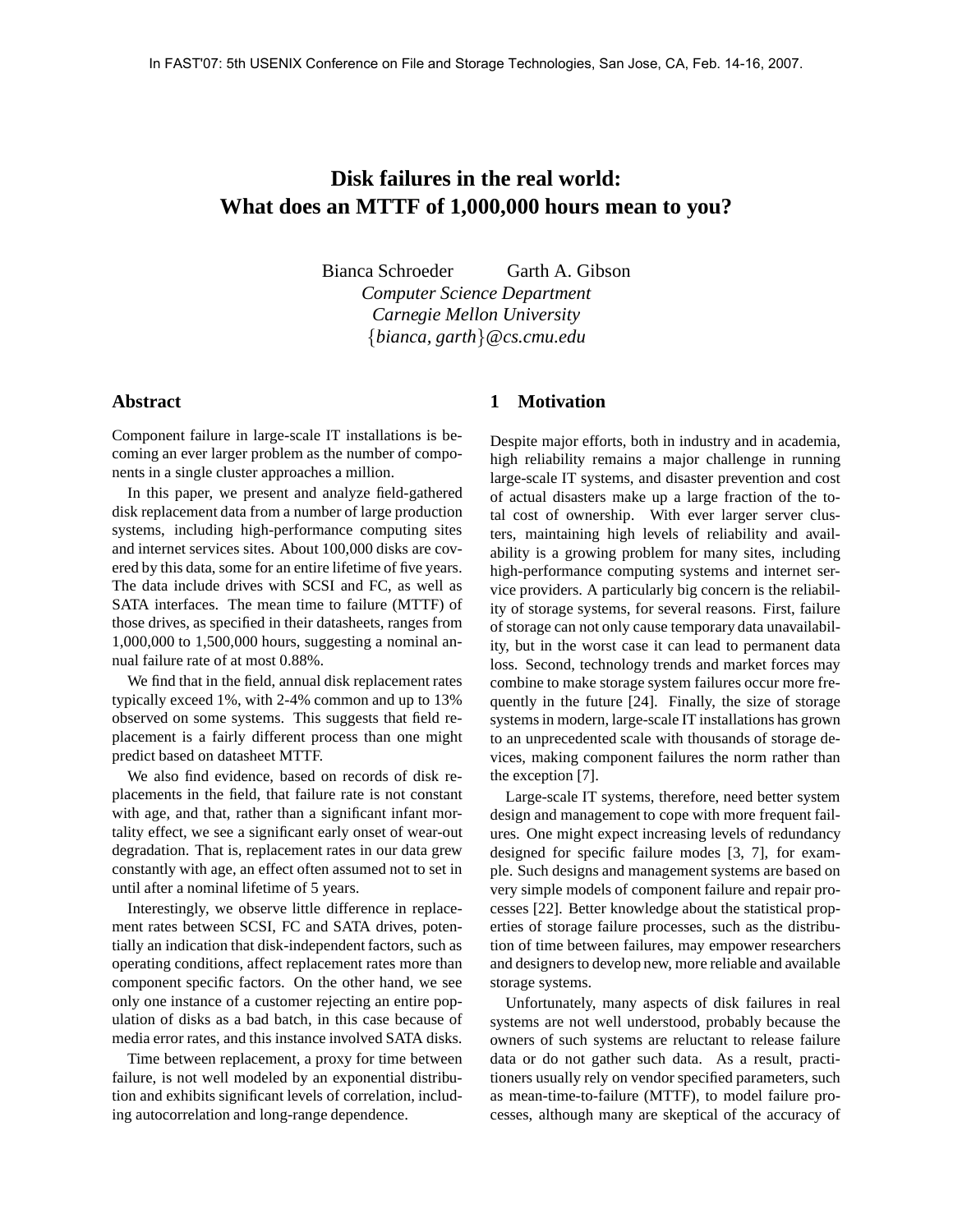those models [4, 5, 33]. Too much academic and corporate research is based on anecdotes and back of the envelope calculations, rather than empirical data [28].

The work in this paper is part of a broader research agenda with the long-term goal of providing a better understanding of failures in IT systems by collecting, analyzing and making publicly available a diverse set of real failure histories from large-scale production systems. In our pursuit, we have spoken to a number of large production sites and were able to convince several of them to provide failure data from some of their systems.

In this paper, we provide an analysis of seven data sets we have collected, with a focus on storage-related failures. The data sets come from a number of large-scale production systems, including high-performance computing sites and large internet services sites, and consist primarily of hardware replacement logs. The data sets vary in duration from one month to five years and cover in total a population of more than 100,000 drives from at least four different vendors. Disks covered by this data include drives with SCSI and FC interfaces, commonly represented as the most reliable types of disk drives, as well as drives with SATA interfaces, common in desktop and nearline systems. Although 100,000 drives is a very large sample relative to previously published studies, it is small compared to the estimated 35 million enterprise drives, and 300 million total drives built in 2006 [1]. Phenomena such as bad batches caused by fabrication line changes may require much larger data sets to fully characterize.

We analyze three different aspects of the data. We begin in Section 3 by asking how disk replacement frequencies compare to replacement frequencies of other hardware components. In Section 4, we provide a quantitative analysis of disk replacement rates observed in the field and compare our observations with common predictors and models used by vendors. In Section 5, we analyze the statistical properties of disk replacement rates. We study correlations between disk replacements and identify the key properties of the empirical distribution of time between replacements, and compare our results to common models and assumptions. Section 6 provides an overview of related work and Section 7 concludes.

#### **2 Methodology**

## **2.1 What is a disk failure?**

While it is often assumed that disk failures follow a simple fail-stop model (where disks either work perfectly or fail absolutely and in an easily detectable manner [22, 24]), disk failures are much more complex in reality. For example, disk drives can experience latent sector faults or transient performance problems. Often it is hard to correctly attribute the root cause of a problem to a particular hardware component.

Our work is based on hardware replacement records and logs, i.e. we focus on disk conditions that lead a drive customer to treat a disk as permanently failed and to replace it. We analyze records from a number of large production systems, which contain a record for every disk that was replaced in the system during the time of the data collection. To interpret the results of our work correctly it is crucial to understand the process of how this data was created. After a disk drive is identified as the likely culprit in a problem, the operations staff (or the computer system itself) perform a series of tests on the drive to assess its behavior. If the behavior qualifies as faulty according to the customer's definition, the disk is replaced and a corresponding entry is made in the hardware replacement log.

The important thing to note is that there is not one unique definition for when a drive is faulty. In particular, customers and vendors might use different definitions. For example, a common way for a customer to test a drive is to read all of its sectors to see if any reads experience problems, and decide that it is faulty if any one operation takes longer than a certain threshold. The outcome of such a test will depend on how the thresholds are chosen. Many sites follow a "better safe than sorry" mentality, and use even more rigorous testing. As a result, it cannot be ruled out that a customer may declare a disk faulty, while its manufacturer sees it as healthy. This also means that the definition of "faulty" that a drive customer uses does not necessarily fit the definition that a drive manufacturer uses to make drive reliability projections. In fact, a disk vendor has reported that for 43% of all disks returned by customers they find no problem with the disk [1].

It is also important to note that the failure behavior of a drive depends on the operating conditions, and not only on component level factors. For example, failure rates are affected by environmental factors, such as temperature and humidity, data center handling procedures, workloads and "duty cycles" or powered-on hours patterns.

We would also like to point out that the failure behavior of disk drives, even if they are of the same model, can differ, since disks are manufactured using processes and parts that may change. These changes, such as a change in a drive's firmware or a hardware component or even the assembly line on which a drive was manufactured, can change the failure behavior of a drive. This effect is often called the effect of batches or vintage. A bad batch can lead to unusually high drive failure rates or unusually high rates of media errors. For example, in the HPC3 data set (Table 1) the customer had 11,000 SATA drives replaced in Oct. 2006 after observing a high fre-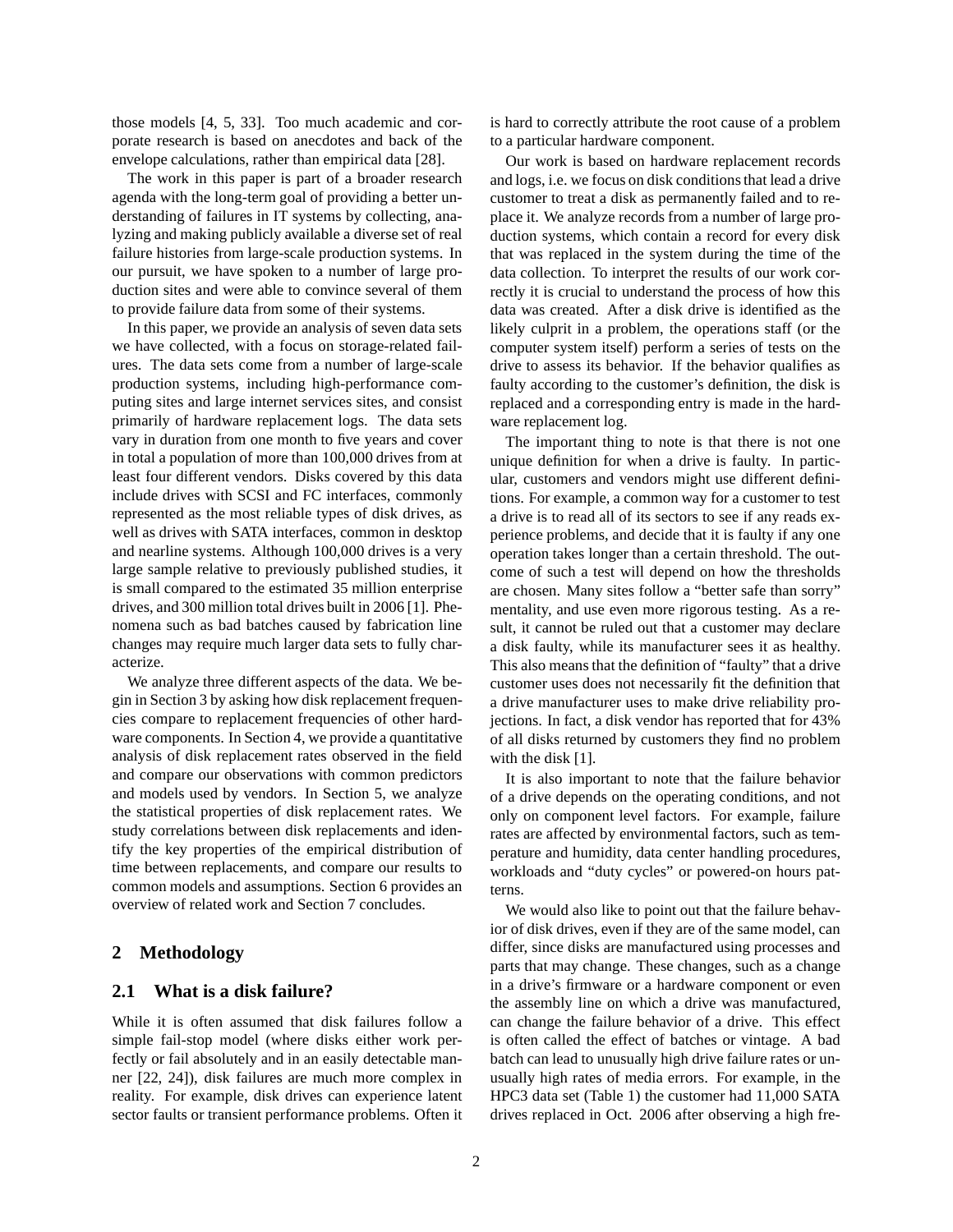| Data set         | Type of    | Duration        | #Disk  | # Servers | Disk   | Disk                 | <b>MTTF</b> | Date of first | <b>ARR</b> |
|------------------|------------|-----------------|--------|-----------|--------|----------------------|-------------|---------------|------------|
|                  | cluster    |                 | events |           | Count  | Parameters           | (Mhours)    | Deploym.      | (% )       |
| HPC1             | <b>HPC</b> | $08/01 - 05/06$ | 474    | 765       | 2.318  | 18GB 10K SCSI        | 1.2         | 08/01         | 4.0        |
|                  |            |                 | 124    | 64        | 1.088  | <b>36GB 10K SCSI</b> | 1.2         |               | 2.2        |
| HPC <sub>2</sub> | <b>HPC</b> | $01/04 - 07/06$ | 14     | 256       | 520    | <b>36GB 10K SCSI</b> | 1.2         | 12/01         | 1.1        |
| HPC3             | <b>HPC</b> | $12/05 - 11/06$ | 103    | 1,532     | 3,064  | 146GB 15K SCSI       | 1.5         | 08/05         | 3.7        |
|                  | <b>HPC</b> | $12/05 - 11/06$ | 4      | N/A       | 144    | <b>73GB 15K SCSI</b> | 1.5         |               | 3.0        |
|                  | <b>HPC</b> | $12/05 - 08/06$ | 253    | N/A       | 11,000 | 250GB 7.2K SATA      | 1.0         |               | 3.3        |
| HPC4             | Various    | $09/03 - 08/06$ | 269    | N/A       | 8,430  | 250GB SATA           | 1.0         | 09/03         | 2.2        |
|                  | <b>HPC</b> | $11/05 - 08/06$ | 7      | N/A       | 2,030  | 500GB SATA           | 1.0         | 11/05         | 0.5        |
|                  | clusters   | $09/05 - 08/06$ | 9      | N/A       | 3,158  | 400GB SATA           | 1.0         | 09/05         | 0.8        |
| COM <sub>1</sub> | Int. serv. | May 2006        | 84     | N/A       | 26,734 | 10K SCSI             | 1.0         | 2001          | 2.8        |
| COM <sub>2</sub> | Int. serv. | $09/04 - 04/06$ | 506    | 9,232     | 39,039 | 15K SCSI             | 1.2         | 2004          | 3.1        |
| COM <sub>3</sub> | Int. serv. | $01/05 - 12/05$ | 2      | N/A       | 56     | <b>10K FC</b>        | 1.2         | N/A           | 3.6        |
|                  |            |                 | 132    | N/A       | 2,450  | <b>10K FC</b>        | 1.2         | N/A           | 5.4        |
|                  |            |                 | 108    | N/A       | 796    | <b>10K FC</b>        | 1.2         | N/A           | 13.6       |
|                  |            |                 | 104    | N/A       | 432    | <b>10K FC</b>        | 1.2         | 1998          | 24.1       |

Table 1: *Overview of the seven failure data sets. Note that the disk count given in the table is the number of drives in the system at the end of the data collection period. For some systems the number of drives changed during the data collection period, and we account for that in our analysis. The disk parameters 10K and 15K refer to the rotation speed in revolutions per minute; drives not labeled 10K or 15K probably have a rotation speed of 7200 rpm.*

quency of media errors during writes. Although it took a year to resolve, the customer and vendor agreed that these drives did not meet warranty conditions. The cause was attributed to the breakdown of a lubricant leading to unacceptably high head flying heights. In the data, the replacements of these drives are not recorded as failures.

In our analysis we do not further study the effect of batches. We report on the field experience, in terms of disk replacement rates, of a set of drive customers. Customers usually do not have the information necessary to determine which of the drives they are using come from the same or different batches. Since our data spans a large number of drives (more than 100,000) and comes from a diverse set of customers and systems, we assume it also covers a diverse set of vendors, models and batches. We therefore deem it unlikely that our results are significantly skewed by "bad batches". However, we caution the reader not to assume all drives behave identically.

## **2.2 Specifying disk reliability and failure frequency**

Drive manufacturers specify the reliability of their products in terms of two related metrics: the *annualized failure rate (AFR)*, which is the percentage of disk drives in a population that fail in a test scaled to a per year estimation; and the *mean time to failure (MTTF)*. The AFR of a new product is typically estimated based on accelerated life and stress tests or based on field data from earlier products [2]. The MTTF is estimated as the number of power on hours per year divided by the AFR. A common assumption for drives in servers is that they are powered on 100% of the time. Our data set providers all believe that their disks are powered on and in use at all times. The MTTFs specified for today's highest quality disks range from 1,000,000 hours to 1,500,000 hours, corresponding to AFRs of 0.58% to 0.88%. The AFR and MTTF estimates of the manufacturer are included in a drive's datasheet and we refer to them in the remainder as the *datasheet AFR* and the *datasheet MTTF*.

In contrast, in our data analysis we will report the *annual replacement rate (ARR)* to reflect the fact that, strictly speaking, disk replacements that are reported in the customer logs do not necessarily equal disk failures (as explained in Section 2.1).

#### **2.3 Data sources**

Table 1 provides an overview of the seven data sets used in this study. Data sets HPC1, HPC2 and HPC3 were collected in three large cluster systems at three different organizations using supercomputers. Data set HPC4 was collected on dozens of independently managed HPC sites, including supercomputing sites as well as commercial HPC sites. Data sets COM1, COM2, and COM3 were collected in at least three different cluster systems at a large internet service provider with many distributed and separately managed sites. In all cases, our data reports on only a portion of the computing systems run by each organization, as decided and selected by our sources.

It is important to note that for some systems the number of drives in the system changed significantly during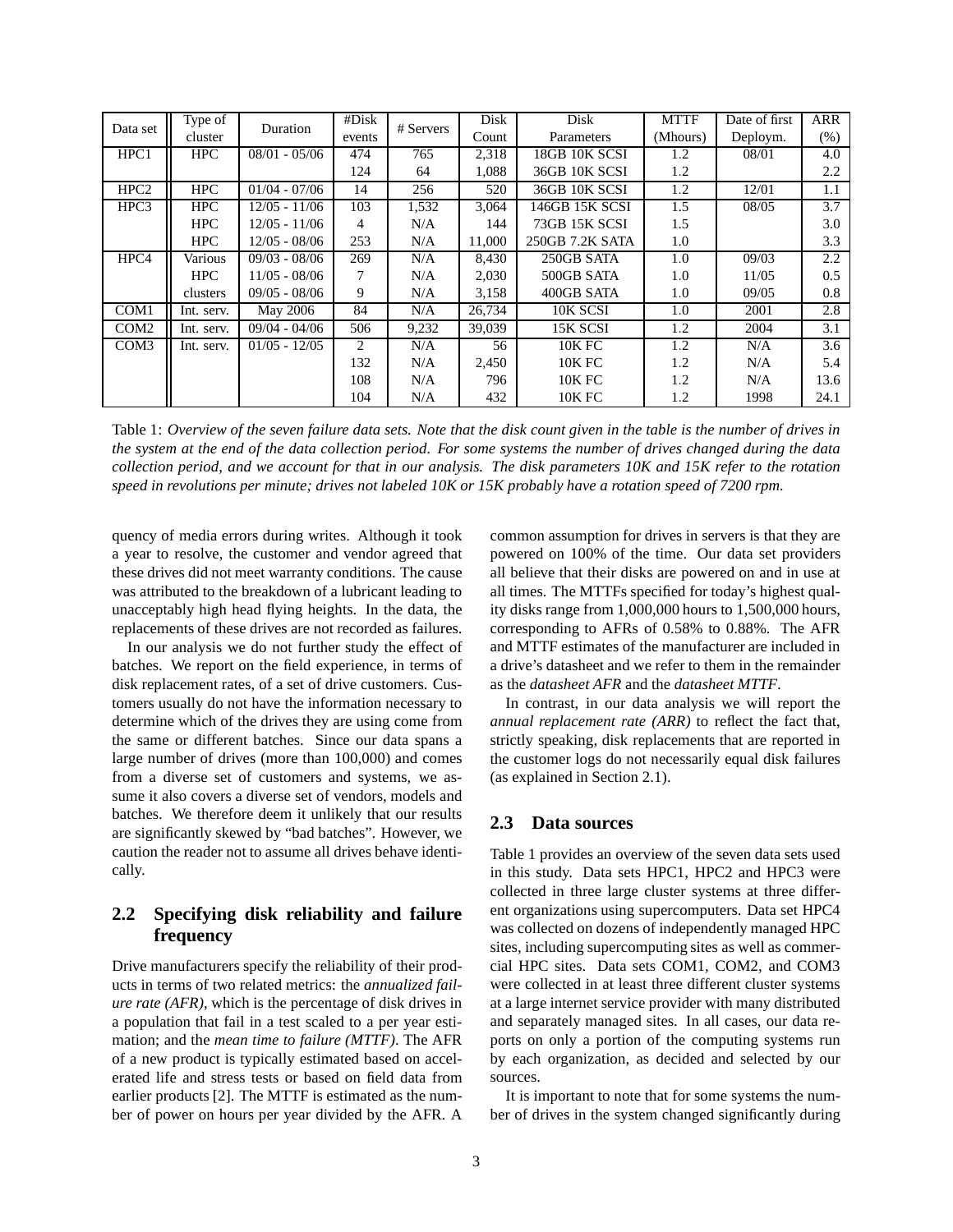the data collection period. While the table provides only the disk count at the end of the data collection period, our analysis in the remainder of the paper accounts for the actual date of these changes in the number of drives. Second, some logs also record events other than replacements, hence the number of disk events given in the table is not necessarily equal to the number of replacements or failures. The ARR values for the data sets can therefore not be directly computed from Table 1.

Below we describe each data set and the environment it comes from in more detail.

HPC1 is a five year log of hardware replacements collected from a 765 node high-performance computing cluster. Each of the 765 nodes is a 4-way SMP with 4 GB of memory and three to four 18GB 10K rpm SCSI drives. Of these nodes, 64 are used as filesystem nodes containing, in addition to the three to four 18GB drives, 17 36GB 10K rpm SCSI drives. The applications running on this system are typically large-scale scientific simulations or visualization applications. The data contains, for each hardware replacement that was recorded during the five year lifetime of this system, when the problem started, which node and which hardware component was affected, and a brief description of the corrective action.

HPC2 is a record of disk replacements observed on the compute nodes of a 256 node HPC cluster. Each node is a 4-way SMP with 16 GB of memory and contains two 36GB 10K rpm SCSI drives, except for eight of the nodes, which contain eight 36GB 10K rpm SCSI drives each. The applications running on this system are typically large-scale scientific simulations or visualization applications. For each disk replacement, the data set records the number of the affected node, the start time of the problem, and the slot number of the replaced drive.

HPC3 is a record of disk replacements observed on a 1,532 node HPC cluster. Each node is equipped with eight CPUs and 32GB of memory. Each node, except for four login nodes, has two 146GB 15K rpm SCSI disks. In addition, 11,000 7200 rpm 250GB SATA drives are used in an external shared filesystem and 144 73GB 15K rpm SCSI drives are used for the filesystem metadata. The applications running on this system are typically large-scale scientific simulations or visualization applications. For each disk replacement, the data set records the day of the replacement.

The HPC4 data set is a warranty service log of disk replacements. It covers three types of SATA drives used in dozens of separately managed HPC clusters. For the first type of drive, the data spans three years, for the other two types it spans a little less than a year. The data records, for each of the 13,618 drives, when it was first shipped and when (if ever) it was replaced in the field.

COM1 is a log of hardware failures recorded by an internet service provider and drawing from multiple distributed sites. Each record in the data contains a timestamp of when the failure was repaired, information on the failure symptoms, and a list of steps that were taken to diagnose and repair the problem. The data does not contain information on when each failure actually happened, only when repair took place. The data covers a population of 26,734 10K rpm SCSI disk drives. The total number of servers in the monitored sites is not known.

COM2 is a warranty service log of hardware failures recorded on behalf of an internet service provider aggregating events in multiple distributed sites. Each failure record contains a repair code (e.g. "Replace hard drive") and the time when the repair was finished. Again there is no information on the start time of each failure. The log does not contain entries for failures of disks that were replaced in the customer site by hot-swapping in a spare disk, since the data was created by the warranty processing, which does not participate in on-site hot-swap replacements. To account for the missing disk replacements we obtained numbers for the periodic replenishments of on-site spare disks from the internet service provider. The size of the underlying system changed significantly during the measurement period, starting with 420 servers in 2004 and ending with 9,232 servers in 2006. We obtained quarterly hardware purchase records covering this time period to estimate the size of the disk population in our ARR analysis.

The COM3 data set comes from a large external storage system used by an internet service provider and comprises four populations of different types of FC disks (see Table 1). While this data was gathered in 2005, the system has some legacy components that were as old as from 1998 and were known to have been physically moved after initial installation. We did not include these "obsolete" disk replacements in our analysis. COM3 differs from the other data sets in that it provides only aggregate statistics of disk failures, rather than individual records for each failure. The data contains the counts of disks that failed and were replaced in 2005 for each of the four disk populations.

## **2.4 Statistical methods**

We characterize an empirical distribution using two import metrics: the mean and the squared coefficient of variation  $(C^2)$ . The squared coefficient of variation is a measure of the variability of a distribution and is defined as the squared standard deviation divided by the squared mean. The advantage of using the squared coefficient of variation as a measure of variability, rather than the variance or the standard deviation, is that it is normalized by the mean, and so allows comparison of variability across distributions with different means.

We also consider the empirical cumulative distribu-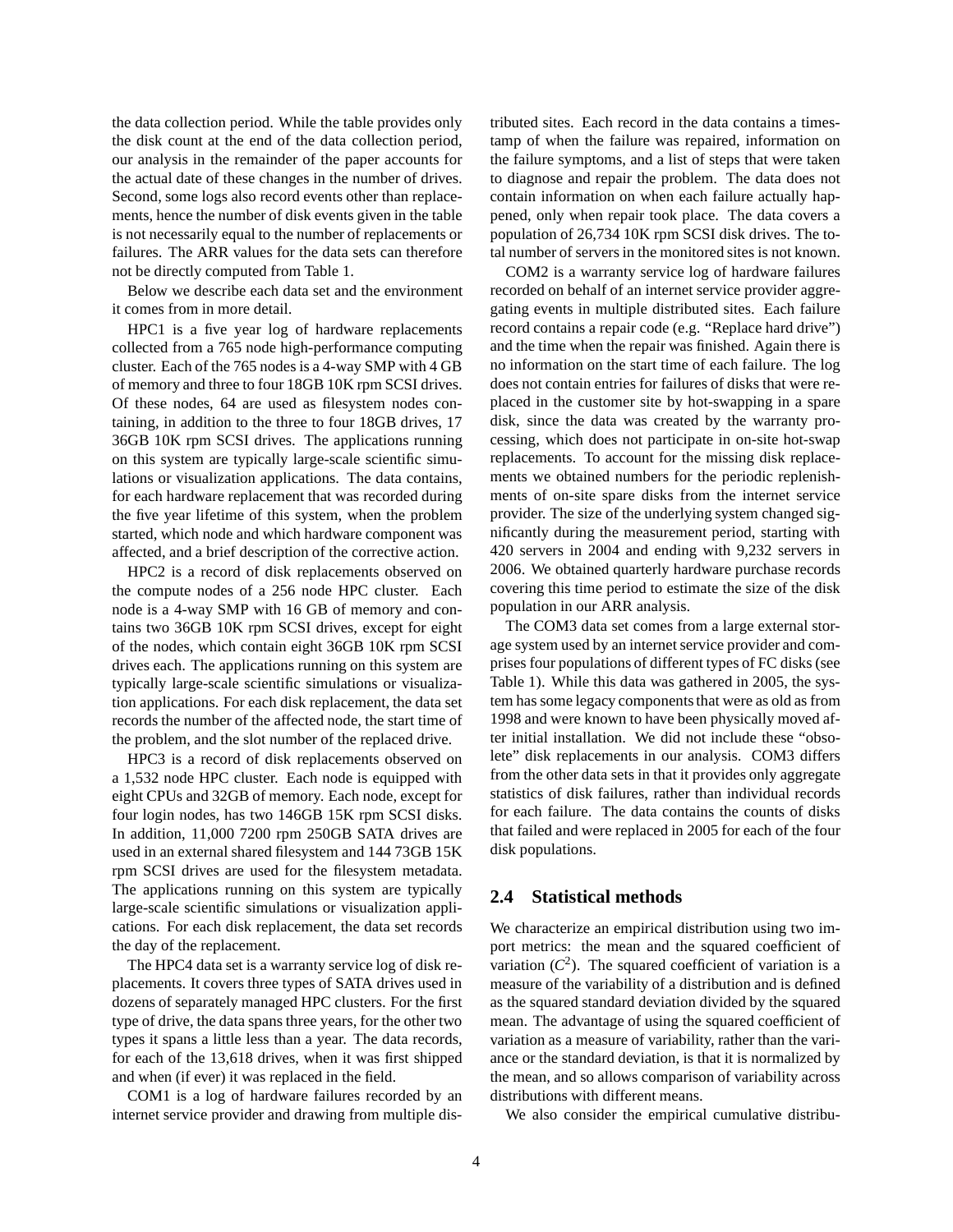tion function (CDF) and how well it is fit by four probability distributions commonly used in reliability theory: the exponential distribution; the Weibull distribution; the gamma distribution; and the lognormal distribution. We parameterize the distributions through maximum likelihood estimation and evaluate the goodness of fit by visual inspection, the negative log-likelihood and the chisquare tests.

We will also discuss the hazard rate of the distribution of time between replacements. In general, the hazard rate of a random variable *t* with probability distribution  $f(t)$  and cumulative distribution function  $F(t)$  is defined as [25]

$$
h(t) = \frac{f(t)}{1 - F(t)}
$$

Intuitively, if the random variable *t* denotes the time between failures, the hazard rate  $h(t)$  describes the instantaneous failure rate as a function of the time since the most recently observed failure. An important property of *t*'s distribution is whether its hazard rate is constant (which is the case for an exponential distribution) or increasing or decreasing. A constant hazard rate implies that the probability of failure at a given point in time does not depend on how long it has been since the most recent failure. An increasing hazard rate means that the probability of a failure increases, if the time since the last failure has been long. A decreasing hazard rate means that the probability of a failure decreases, if the time since the last failure has been long.

The hazard rate is often studied for the distribution of lifetimes. It is important to note that we will focus on the hazard rate of the *time between disk replacements*, and not the hazard rate of disk lifetime distributions.

Since we are interested in correlations between disk failures we need a measure for the degree of correlation. The autocorrelation function (ACF) measures the correlation of a random variable with itself at different time lags *l*. The ACF, for example, can be used to determine whether the number of failures in one day is correlated with the number of failures observed *l* days later. The autocorrelation coefficient can range between 1 (high positive correlation) and -1 (high negative correlation). A value of zero would indicate no correlation, supporting independence of failures per day.

Another aspect of the failure process that we will study is long-range dependence. Long-range dependence measures the memory of a process, in particular how quickly the autocorrelation coefficient decays with growing lags. The strength of the long-range dependence is quantified by the Hurst exponent. A series exhibits long-range dependence if the Hurst exponent, H, is  $0.5 < H < 1$ . We use the Selfis tool [14] to obtain estimates of the Hurst parameter using five different methods: the absolute value method, the variance method, the R/S method,

| HPC <sub>1</sub>  |      |  |  |  |  |
|-------------------|------|--|--|--|--|
| Component         | $\%$ |  |  |  |  |
| <b>CPU</b>        | 44   |  |  |  |  |
| Memory            | 29   |  |  |  |  |
| <b>Hard drive</b> | 16   |  |  |  |  |
| PCI motherboard   | Q    |  |  |  |  |
| Power supply      | 2    |  |  |  |  |

Table 2: *Node outages that were attributed to hardware problems broken down by the responsible hardware component. This includes all outages, not only those that required replacement of a hardware component.*

the periodogram method, and the Whittle estimator. A brief introduction to long-range dependence and a description of the Hurst parameter estimators is provided in [15].

# **3 Comparing disk replacement frequency with that of other hardware components**

The reliability of a system depends on all its components, and not just the hard drive(s). A natural question is therefore what the relative frequency of drive failures is, compared to that of other types of hardware failures. To answer this question we consult data sets HPC1, COM1, and COM2, since these data sets contain records for all types of hardware replacements, not only disk replacements. Table 3 shows, for each data set, a list of the ten most frequently replaced hardware components and the fraction of replacements made up by each component. We observe that while the actual fraction of disk replacements varies across the data sets (ranging from 20% to 50%), it makes up a significant fraction in all three cases. In the HPC1 and COM2 data sets, disk drives are the most commonly replaced hardware component accounting for 30% and 50% of all hardware replacements, respectively. In the COM1 data set, disks are a close runner-up accounting for nearly 20% of all hardware replacements.

While Table 3 suggests that disks are among the most commonly replaced hardware components, it does not necessarily imply that disks are less reliable or have a shorter lifespan than other hardware components. The number of disks in the systems might simply be much larger than that of other hardware components. In order to compare the reliability of different hardware components, we need to normalize the number of component replacements by the component's population size.

Unfortunately, we do not have, for any of the systems, exact population counts of all hardware components. However, we do have enough information in HPC1 to estimate counts of the four most frequently replaced hard-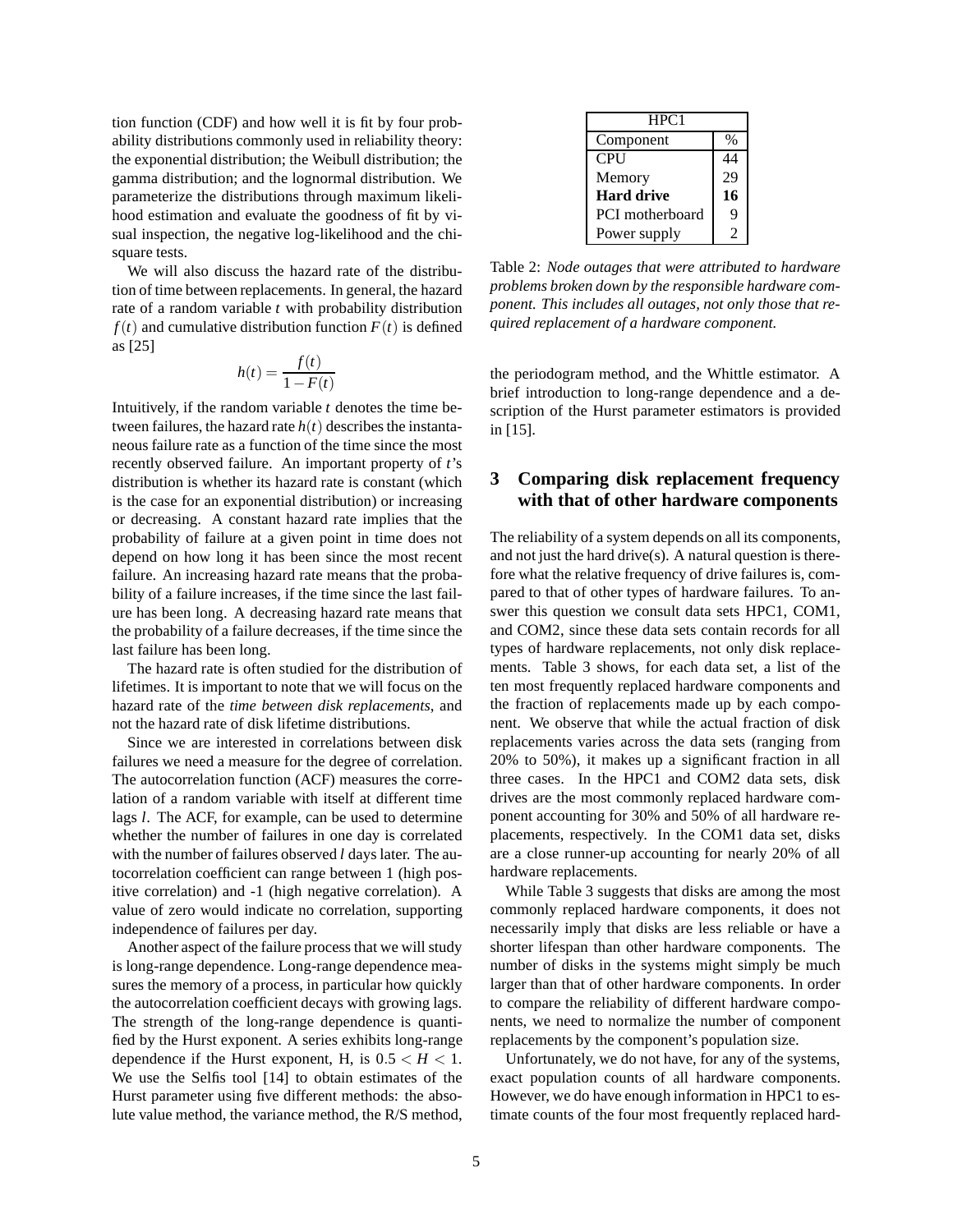| HPC1              |      | COM <sub>1</sub>    |      | COM <sub>2</sub>  |      |
|-------------------|------|---------------------|------|-------------------|------|
| $\%$<br>Component |      | Component           | $\%$ | Component         | $\%$ |
| <b>Hard drive</b> | 30.6 | Power supply        | 34.8 | <b>Hard drive</b> | 49.1 |
| Memory            | 28.5 | Memory              | 20.1 | Motherboard       | 23.4 |
| Misc/Unk          | 14.4 | <b>Hard drive</b>   | 18.1 | Power supply      | 10.1 |
| <b>CPU</b>        | 12.4 | Case                | 11.4 | RAID card         | 4.1  |
| PCI motherboard   | 4.9  | Fan                 | 8.0  | Memory            | 3.4  |
| Controller        | 2.9  | <b>CPU</b>          | 2.0  | <b>SCSI</b> cable | 2.2  |
| <b>OSW</b>        | 1.7  | <b>SCSI</b> Board   | 0.6  | Fan               | 2.2  |
| Power supply      | 1.6  | NIC Card            | 1.2  | <b>CPU</b>        | 2.2  |
| <b>MLB</b>        | 1.0  | LV Power Board      | 0.6  | <b>CD-ROM</b>     | 0.6  |
| <b>SCSI BP</b>    | 0.3  | <b>CPU</b> heatsink | 0.6  | Raid Controller   | 0.6  |

Table 3: *Relative frequency of hardware component replacements for the ten most frequently replaced components in systems HPC1, COM1 and COM2, respectively. Abbreviations are taken directly from service data and are not known to have identical definitions across data sets.*

ware components (CPU, memory, disks, motherboards). We estimate that there is a total of 3,060 CPUs, 3,060 memory dimms, and 765 motherboards, compared to a disk population of 3,406. Combining these numbers with the data in Table 3, we conclude that for the HPC1 system, the rate at which in five years of use a memory dimm was replaced is roughly comparable to that of a hard drive replacement; a CPU was about 2.5 times less often replaced than a hard drive; and a motherboard was 50% less often replaced than a hard drive.

The above discussion covers only failures that required a hardware component to be replaced. When running a large system one is often interested in any hardware failure that causes a node outage, not only those that necessitate a hardware replacement. We therefore obtained the HPC1 troubleshooting records for any node outage that was attributed to a hardware problem, including problems that required hardware replacements as well as problems that were fixed in some other way. Table 2 gives a breakdown of all records in the troubleshooting data, broken down by the hardware component that was identified as the root cause. We observe that 16% of all outage records pertain to disk drives (compared to 30% in Table 3), making it the third most common root cause reported in the data. The two most commonly reported outage root causes are CPU and memory, with 44% and 29%, respectively.

For a complete picture, we also need to take the severity of an anomalous event into account. A closer look at the HPC1 troubleshooting data reveals that a large number of the problems attributed to CPU and memory failures were triggered by parity errors, i.e. the number of errors is too large for the embedded error correcting code to correct them. In those cases, a simple reboot will bring the affected node back up. On the other hand, the majority of the problems that were attributed to hard disks (around 90%) lead to a drive replacement, which is a more expensive and time-consuming repair action.

Ideally, we would like to compare the frequency of hardware problems that we report above with the frequency of other types of problems, such software failures, network problems, etc. Unfortunately, we do not have this type of information for the systems in Table 1. However, in recent work [27] we have analyzed failure data covering any type of node outage, including those caused by hardware, software, network problems, environmental problems, or operator mistakes. The data was collected over a period of 9 years on more than 20 HPC clusters and contains detailed root cause information. We found that, for most HPC systems in this data, more than 50% of all outages are attributed to hardware problems and around 20% of all outages are attributed to software problems. Consistently with the data in Table 2, the two most common hardware components to cause a node outage are memory and CPU. The data of this recent study [27] is not used in this paper because it does not contain information about storage replacements.

#### **4 Disk replacement rates**

#### **4.1 Disk replacements and MTTF**

In the following, we study how field experience with disk replacements compares to datasheet specifications of disk reliability. Figure 1 shows the datasheet AFRs (horizontal solid and dashed line), the observed ARRs for each of the seven data sets and the weighted average ARR for all disks less than five years old (dotted line). For HPC1, HPC3, HPC4 and COM3, which cover different types of disks, the graph contains several bars, one for each type of disk, in the left-to-right order of the corresponding top-to-bottom entries in Table 1. Since at this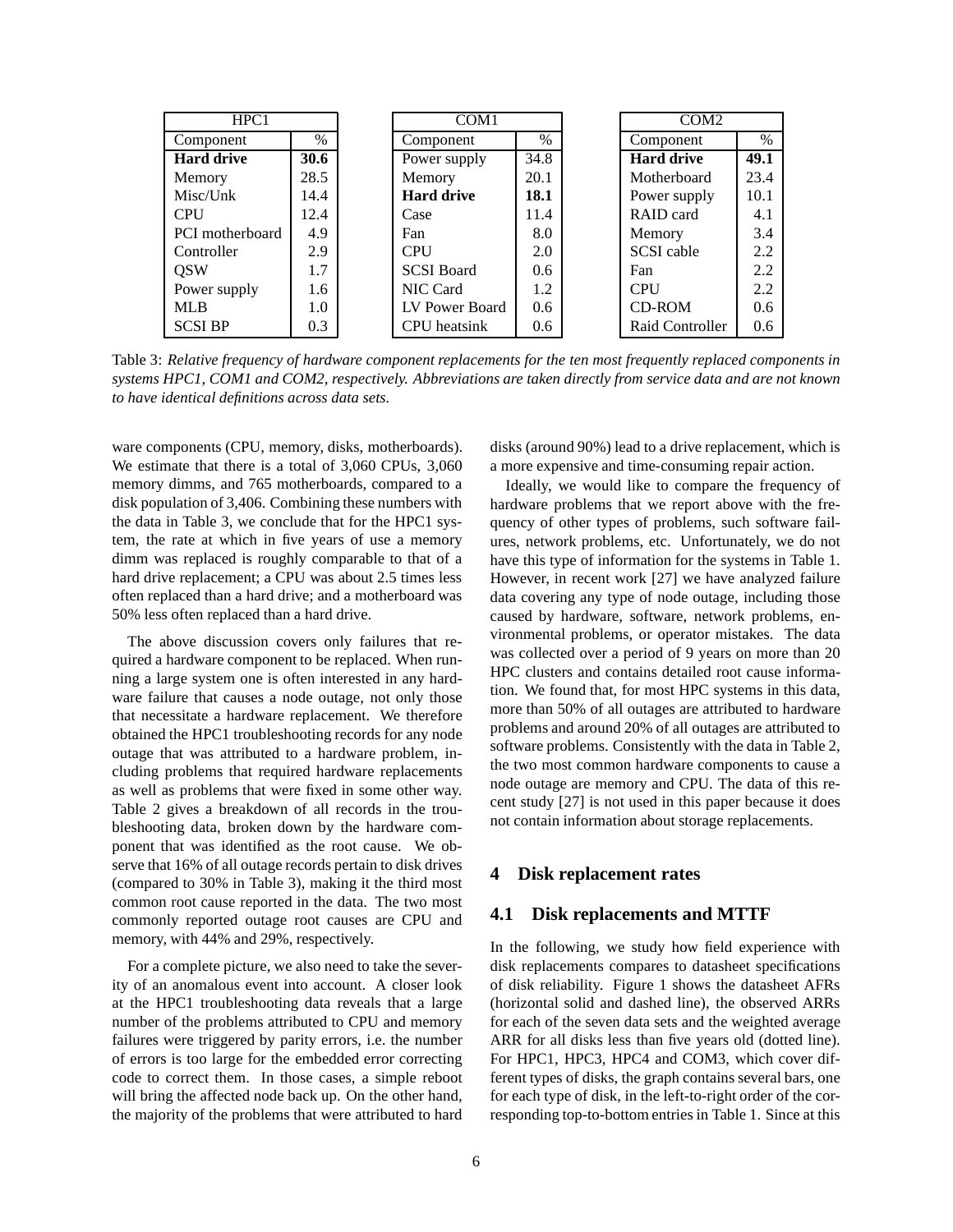

Figure 1: *Comparison of datasheet AFRs (solid and dashed line in the graph) and ARRs observed in the field. Each bar in the graph corresponds to one row in Table 1. The dotted line represents the weighted average over all data sets. Only disks within the nominal lifetime of five years are included, i.e. there is no bar for the COM3 drives that were deployed in 1998. The third bar for COM3 in the graph is cut off – its ARR is 13.5%.*

point we are not interested in wearout effects after the end of a disk's nominal lifetime, we have included in Figure 1 only data for drives within their nominal lifetime of five years. In particular, we do not include a bar for the fourth type of drives in COM3 (see Table 1), which were deployed in 1998 and were more than seven years old at the end of the data collection. These possibly "obsolete" disks experienced an ARR, during the measurement period, of 24%. Since these drives are well outside the vendor's nominal lifetime for disks, it is not surprising that the disks might be wearing out. All other drives were within their nominal lifetime and are included in the figure.

Figure 1 shows a significant discrepancy between the observed ARR and the datasheet AFR for all data sets. While the datasheet AFRs are between 0.58% and 0.88%, the observed ARRs range from 0.5% to as high as 13.5%. That is, the observed ARRs by data set and type, are by up to a factor of 15 higher than datasheet AFRs.

Most commonly, the observed ARR values are in the 3% range. For example, the data for HPC1, which covers almost exactly the entire nominal lifetime of five years exhibits an ARR of 3.4% (significantly higher than the datasheet AFR of 0.88%). The average ARR over all data sets (weighted by the number of drives in each data set) is 3.01%. Even after removing all COM3 data, which exhibits the highest ARRs, the average ARR was still 2.86%, 3.3 times higher than 0.88%.

It is interesting to observe that for these data sets there is no significant discrepancy between replacement rates for SCSI and FC drives, commonly represented as the most reliable types of disk drives, and SATA drives, frequently described as lower quality. For example, the ARRs of drives in the HPC4 data set, which are exclusively SATA drives, are among the lowest of all data sets. Moreover, the HPC3 data set includes both SCSI and SATA drives (as part of the same system in the same operating environment) and they have nearly identical replacement rates. Of course, these HPC3 SATA drives were decommissioned because of media error rates attributed to lubricant breakdown (recall Section 2.1), our only evidence of a bad batch, so perhaps more data is needed to better understand the impact of batches in overall quality.

It is also interesting to observe that the only drives that have an observed ARR below the datasheet AFR are the second and third type of drives in data set HPC4. One possible reason might be that these are relatively new drives, all less than one year old (recall Table 1). Also, these ARRs are based on only 16 replacements, perhaps too little data to draw a definitive conclusion.

A natural question arises: why are the observed disk replacement rates so much higher in the field data than the datasheet MTTF would suggest, even for drives in the first years of operation. As discussed in Sections 2.1 and 2.2, there are multiple possible reasons.

First, customers and vendors might not always agree on the definition of when a drive is "faulty". The fact that a disk was replaced implies that it failed some (possibly customer specific) health test. When a health test is conservative, it might lead to replacing a drive that the vendor tests would find to be healthy. Note, however, that even if we scale down the ARRs in Figure 1 to 57% of their actual values, to estimate the fraction of drives returned to the manufacturer that fail the latter's health test [1], the resulting AFR estimates are still more than a factor of two higher than datasheet AFRs in most cases.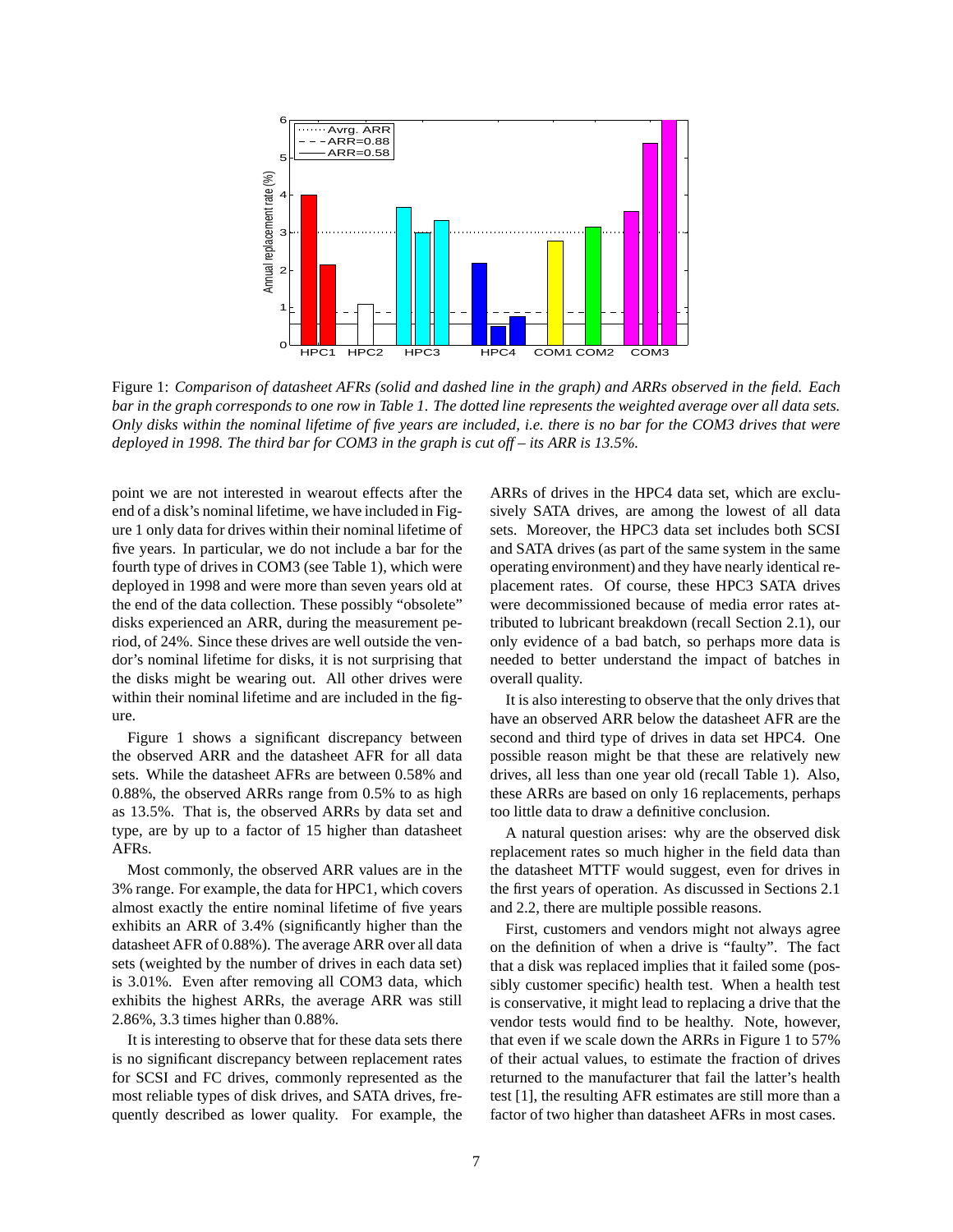Second, datasheet MTTFs are typically determined based on accelerated (stress) tests, which make certain assumptions about the operating conditions under which the disks will be used (e.g. that the temperature will always stay below some threshold), the workloads and "duty cycles" or powered-on hours patterns, and that certain data center handling procedures are followed. In practice, operating conditions might not always be as ideal as assumed in the tests used to determine datasheet MTTFs. A more detailed discussion of factors that can contribute to a gap between expected and measured drive reliability is given by Elerath and Shah [6].

Below we summarize the key observations of this section.

**Observation 1:** Variance between datasheet MTTF and disk replacement rates in the field was larger than we expected. The weighted average ARR was 3.4 times larger than 0.88%, corresponding to a datasheet MTTF of 1,000,000 hours.

**Observation 2:** For older systems (5-8 years of age), data sheet MTTFs underestimated replacement rates by as much as a factor of 30.

**Observation 3:** Even during the first few years of a system's lifetime  $(< 3$  years), when wear-out is not expected to be a significant factor, the difference between datasheet MTTF and observed time to disk replacement was as large as a factor of 6.

**Observation 4:** In our data sets, the replacement rates of SATA disks are not worse than the replacement rates of SCSI or FC disks. This may indicate that diskindependent factors, such as operating conditions, usage and environmental factors, affect replacement rates more than component specific factors. However, the only evidence we have of a bad batch of disks was found in a collection of SATA disks experiencing high media error rates. We have too little data on bad batches to estimate the relative frequency of bad batches by type of disk, although there is plenty of anecdotal evidence that bad batches are not unique to SATA disks.

#### **4.2 Age-dependent replacement rates**

One aspect of disk failures that single-value metrics such as MTTF and AFR cannot capture is that in real life failure rates are not constant [5]. Failure rates of hardware products typically follow a "bathtub curve" with high failure rates at the beginning (infant mortality) and the end (wear-out) of the lifecycle. Figure 2 shows the failure rate pattern that is expected for the life cycle of hard drives [4, 5, 33]. According to this model, the first year



Figure 2: *Lifecycle failure pattern for hard drives [33].*

of operation is characterized by early failures (or infant mortality). In years 2-5, the failure rates are approximately in steady state, and then, after years 5-7, wear-out starts to kick in.

The common concern, that MTTFs do not capture infant mortality, has lead the International Disk drive Equipment and Materials Association (IDEMA) to propose a new standard for specifying disk drive reliability, based on the failure model depicted in Figure 2 [5, 33]. The new standard requests that vendors provide four different MTTF estimates, one for the first 1-3 months of operation, one for months 4-6, one for months 7-12, and one for months 13-60.

The goal of this section is to study, based on our field replacement data, how disk replacement rates in largescale installations vary over a system's life cycle. Note that we only see customer visible replacement. Any infant mortality failure caught in the manufacturing, system integration or installation testing are probably not recorded in production replacement logs.

The best data sets to study replacement rates across the system life cycle are HPC1 and the first type of drives of HPC4. The reason is that these data sets span a long enough time period (5 and 3 years, respectively) and each cover a reasonably homogeneous hard drive population, allowing us to focus on the effect of age.

We study the change in replacement rates as a function of age at two different time granularities, on a per-month and a per-year basis, to make it easier to detect both short term and long term trends. Figure 3 shows the annual replacement rates for the disks in the compute nodes of system HPC1 (left), the file system nodes of system HPC1 (middle) and the first type of HPC4 drives (right), at a yearly granularity.

We make two interesting observations. First, replacement rates in all years, except for year 1, are larger than the datasheet MTTF would suggest. For example, in HPC1's second year, replacement rates are 20% larger than expected for the file system nodes, and a factor of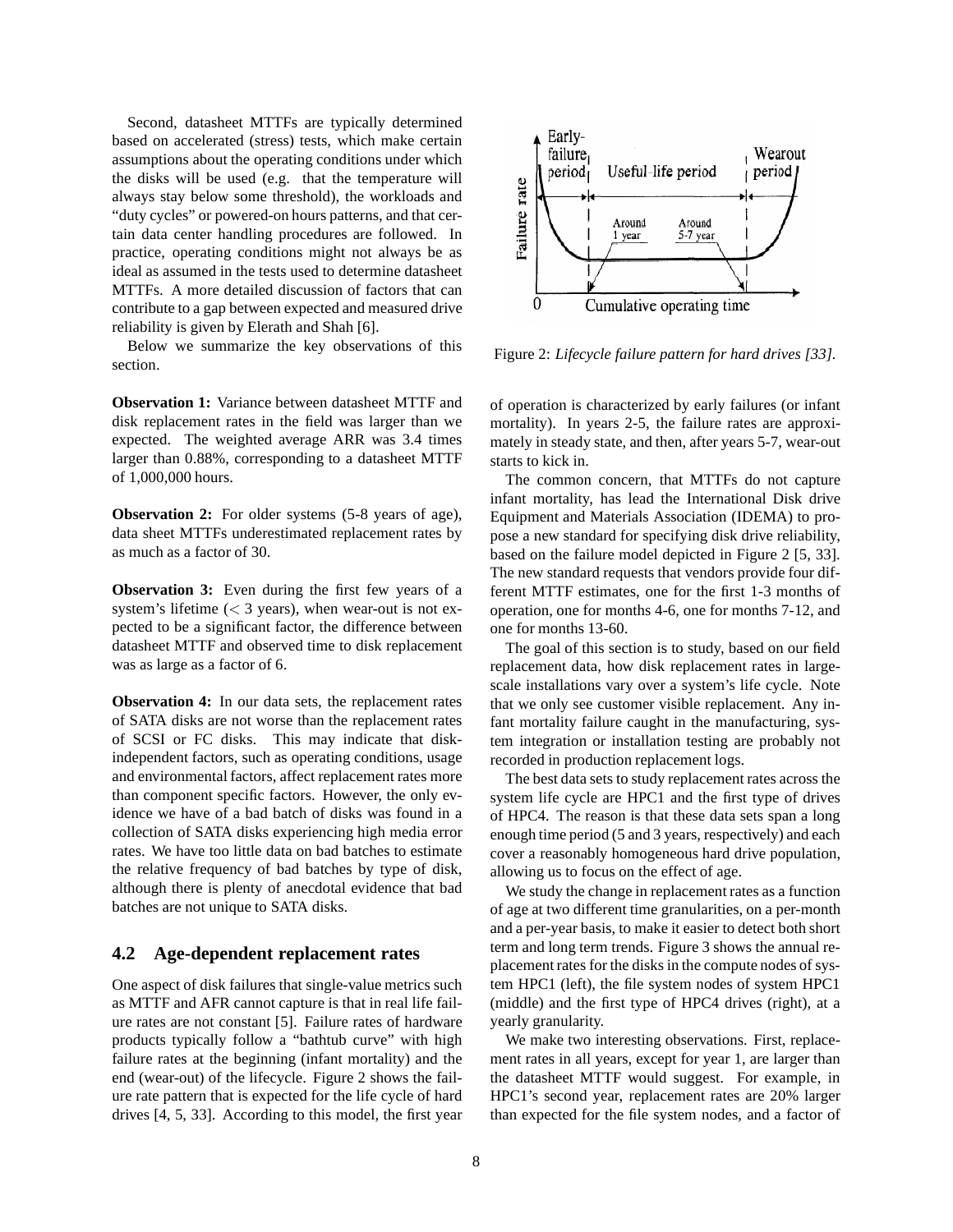

Figure 3: *ARR for the first five years of system HPC1's lifetime, for the compute nodes (left) and the file system nodes (middle). ARR for the first type of drives in HPC4 as a function of drive age in years (right).*



Figure 4: *ARR per month over the first five years of system HPC1's lifetime, for the compute nodes (left) and the file system nodes (middle). ARR for the first type of drives in HPC4 as a function of drive age in months (right).*

two larger than expected for the compute nodes. In year 4 and year 5 (which are still within the nominal lifetime of these disks), the actual replacement rates are 7–10 times higher than the failure rates we expected based on datasheet MTTF.

The second observation is that replacement rates are rising significantly over the years, even during early years in the lifecycle. Replacement rates in HPC1 nearly double from year 1 to 2, or from year 2 to 3. This observation suggests that wear-out may start much earlier than expected, leading to steadily increasing replacement rates during most of a system's useful life. This is an interesting observation because it does not agree with the common assumption that after the first year of operation, failure rates reach a steady state for a few years, forming the "bottom of the bathtub".

Next, we move to the per-month view of replacement rates, shown in Figure 4. We observe that for the HPC1 file system nodes there are no replacements during the first 12 months of operation, i.e. there's is no detectable infant mortality. For HPC4, the ARR of drives is not higher in the first few months of the first year than the last few months of the first year. In the case of the HPC1 compute nodes, infant mortality is limited to the

first month of operation and is not above the steady state estimate of the datasheet MTTF. Looking at the lifecycle after month 12, we again see continuously rising replacement rates, instead of the expected "bottom of the bathtub".

Below we summarize the key observations of this section.

**Observation 5:** Contrary to common and proposed models, hard drive replacement rates do not enter steady state after the first year of operation. Instead replacement rates seem to steadily increase over time.

**Observation 6:** Early onset of wear-out seems to have a much stronger impact on lifecycle replacement rates than infant mortality, as experienced by end customers, even when considering only the first three or five years of a system's lifetime. We therefore recommend that wear-out be incorporated into new standards for disk drive reliability. The new standard suggested by IDEMA does not take wear-out into account [5, 33].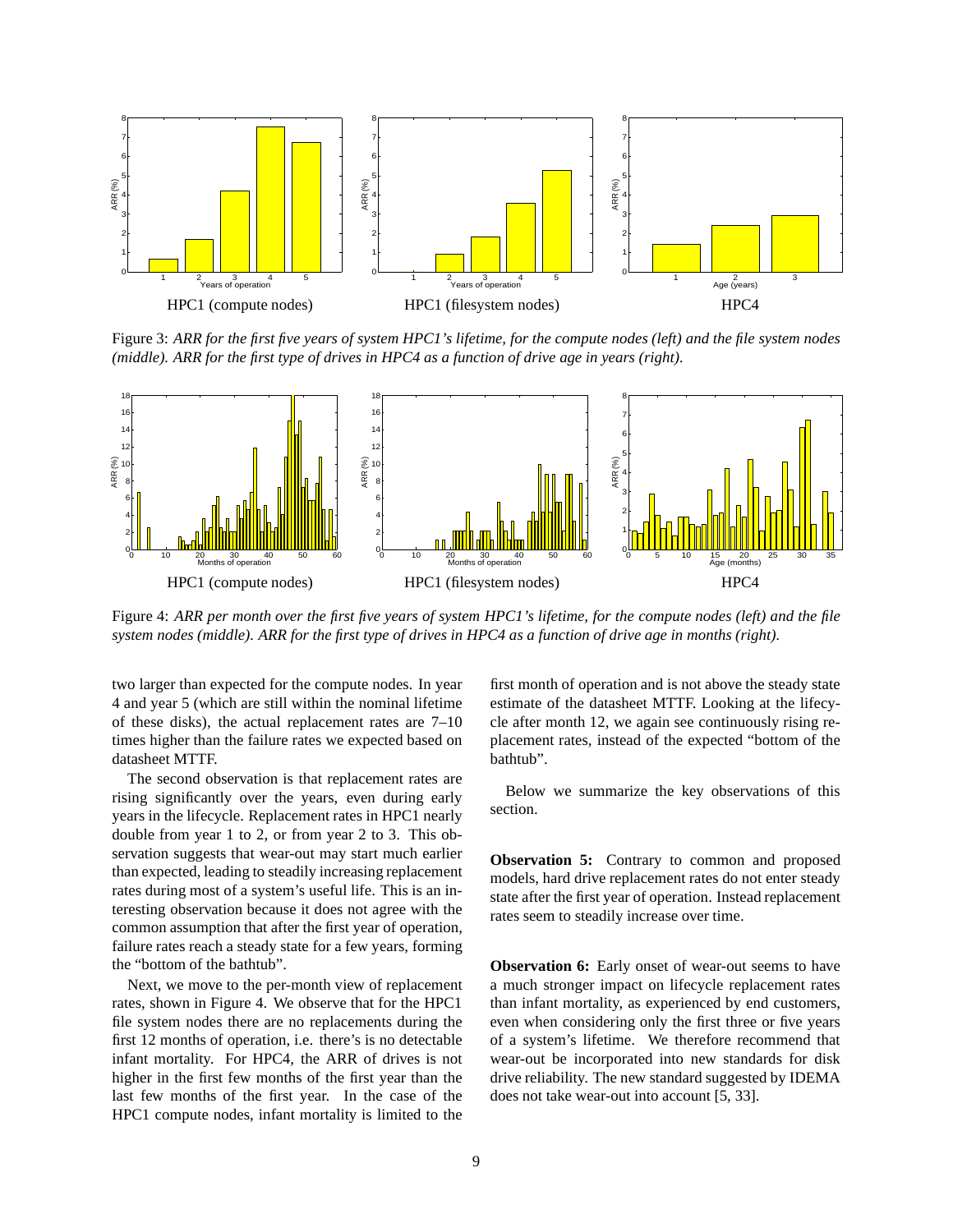

Figure 5: *CDF of number of disk replacements per month in HPC1*

#### **5 Statistical properties of disk failures**

In the previous sections, we have focused on aggregate statistics, e.g. the average number of disk replacements in a time period. Often one wants more information on the statistical properties of the time between failures than just the mean. For example, determining the expected time to failure for a RAID system requires an estimate on the probability of experiencing a second disk failure in a short period, that is while reconstructing lost data from redundant data. This probability depends on the underlying probability distribution and maybe poorly estimated by scaling an annual failure rate down to a few hours.

The most common assumption about the statistical characteristics of disk failures is that they form a Poisson process, which implies two key properties:

- 1. Failures are independent.
- 2. The time between failures follows an exponential distribution.

The goal of this section is to evaluate how realistic the above assumptions are. We begin by providing statistical evidence that disk failures in the real world are unlikely to follow a Poisson process. We then examine each of the two key properties (independent failures and exponential time between failures) independently and characterize in detail how and where the Poisson assumption breaks. In our study, we focus on the HPC1 data set, since this is the only data set that contains precise timestamps for when a problem was detected (rather than just timestamps for when repair took place).

#### **5.1 The Poisson assumption**

The Poisson assumption implies that the number of failures during a given time interval (e.g. a week or a month) is distributed according to the Poisson distribution. Figure 5 (left) shows the empirical CDF of the number of disk replacements observed per month in the HPC1 data set, together with the Poisson distribution fit to the data's observed mean.

We find that the Poisson distribution does not provide a good visual fit for the number of disk replacements per month in the data, in particular for very small and very large numbers of replacements in a month. For example, under the Poisson distribution the probability of seeing  $>$  20 failures in a given month is less than 0.0024, yet we see 20 or more disk replacements in nearly 20% of all months in HPC1's lifetime. Similarly, the probability of seeing zero or one failure in a given month is only 0.0003 under the Poisson distribution, yet in 20% of all months in HPC1's lifetime we observe zero or one disk replacement.

A chi-square test reveals that we can reject the hypothesis that the number of disk replacements per month follows a Poisson distribution at the 0.05 significance level. All above results are similar when looking at the distribution of number of disk replacements per day or per week, rather than per month.

One reason for the poor fit of the Poisson distribution might be that failure rates are not steady over the lifetime of HPC1. We therefore repeat the same process for only part of HPC1's lifetime. Figure 5 (right) shows the distribution of disk replacements per month, using only data from years 2 and 3 of HPC1. The Poisson distribution achieves a better fit for this time period and the chi-square test cannot reject the Poisson hypothesis at a significance level of 0.05. Note, however, that this does not necessarily mean that the failure process during years 2 and 3 does follow a Poisson process, since this would also require the two key properties of a Poisson process (independent failures and exponential time between failures) to hold. We study these two properties in detail in the next two sections.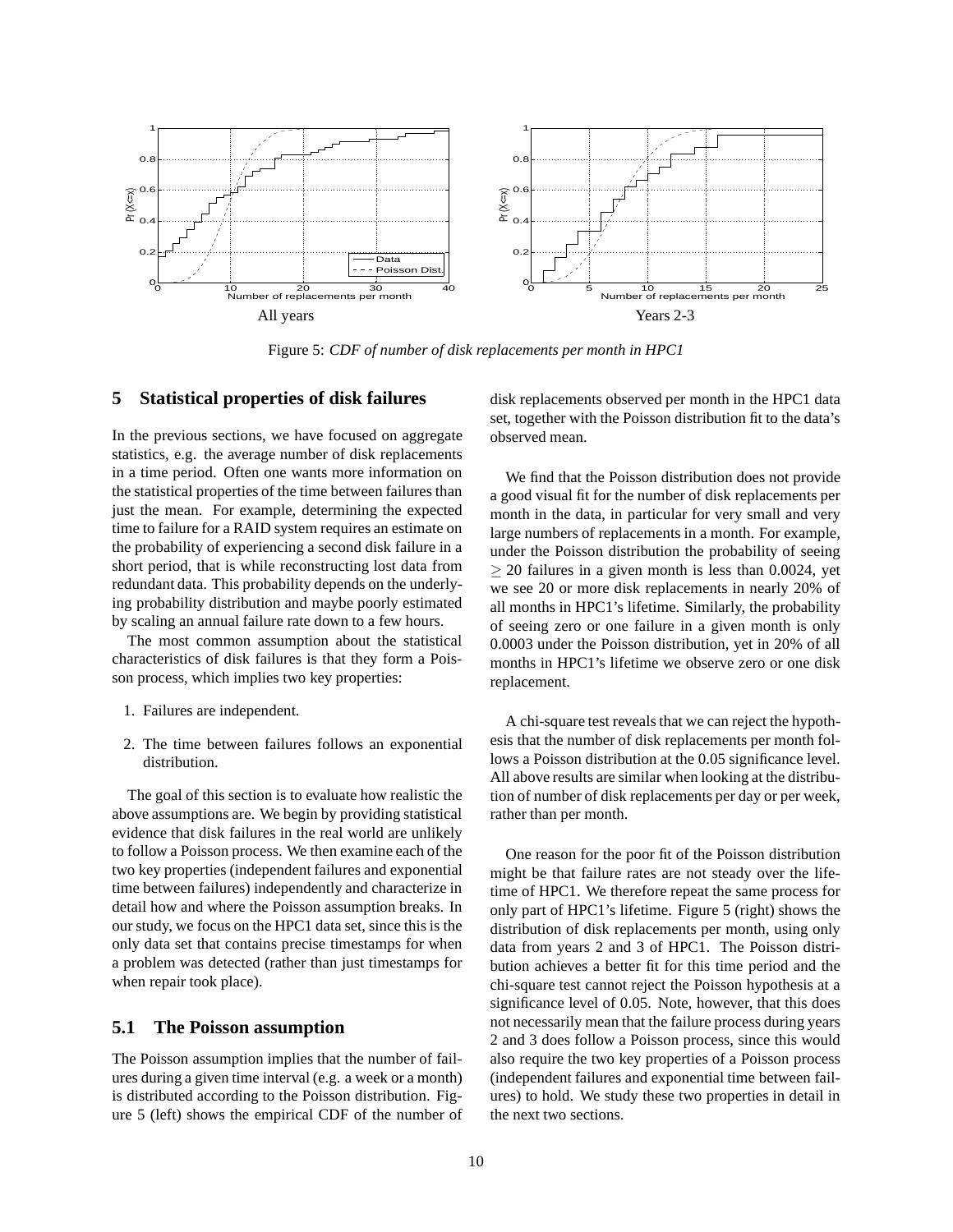

Figure 6: *Autocorrelation function for the number of disk replacements per week computed across the entire lifetime of the HPC1 system (left) and computed across only one year of HPC1's operation (right).*



Figure 7: *Expected number of disk replacements in a week depending on the number of disk replacements in the previous week.*

### **5.2 Correlations**

In this section, we focus on the first key property of a Poisson process, the independence of failures. Intuitively, it is clear that in practice failures of disks in the same system are never completely independent. The failure probability of disks depends for example on many factors, such as environmental factors, like temperature, that are shared by all disks in the system. When the temperature in a machine room is far outside nominal values, all disks in the room experience a higher than normal probability of failure. The goal of this section is to statistically quantify and characterize the correlation between disk replacements.

We start with a simple test in which we determine the correlation of the number of disk replacements observed in successive weeks or months by computing the correlation coefficient between the number of replacements in a given week or month and the previous week or month. For data coming from a Poisson processes we would expect correlation coefficients to be close to 0. Instead we find significant levels of correlations, both at the monthly and the weekly level.

The correlation coefficient between consecutive weeks is 0.72, and the correlation coefficient between consecutive months is 0.79. Repeating the same test using only the data of one year at a time, we still find significant levels of correlation with correlation coefficients of 0.4-0.8.

Statistically, the above correlation coefficients indicate a strong correlation, but it would be nice to have a more intuitive interpretation of this result. One way of thinking of the correlation of failures is that the failure rate in one time interval is predictive of the failure rate in the following time interval. To test the strength of this prediction, we assign each week in HPC1's life to one of three buckets, depending on the number of disk replacements observed during that week, creating a bucket for weeks with small, medium, and large number of replacements, respectively <sup>1</sup>. The expectation is that a week that follows a week with a "small" number of disk replacements is more likely to see a small number of replacements, than a week that follows a week with a "large" number of replacements. However, if failures are independent, the number of replacements in a week will not depend on the number in a prior week.

Figure 7 (left) shows the expected number of disk replacements in a week of HPC1's lifetime as a function of which bucket the preceding week falls in. We observe that the expected number of disk replacements in a week varies by a factor of 9, depending on whether the preceding week falls into the first or third bucket, while we would expect no variation if failures were independent. When repeating the same process on the data of only year 3 of HPC1's lifetime, we see a difference of a close to factor of 2 between the first and third bucket.

So far, we have only considered correlations between successive time intervals, e.g. between two successive weeks. A more general way to characterize correlations is to study correlations at different time lags by using the autocorrelation function. Figure 6 (left) shows the autocorrelation function for the number of disk replacements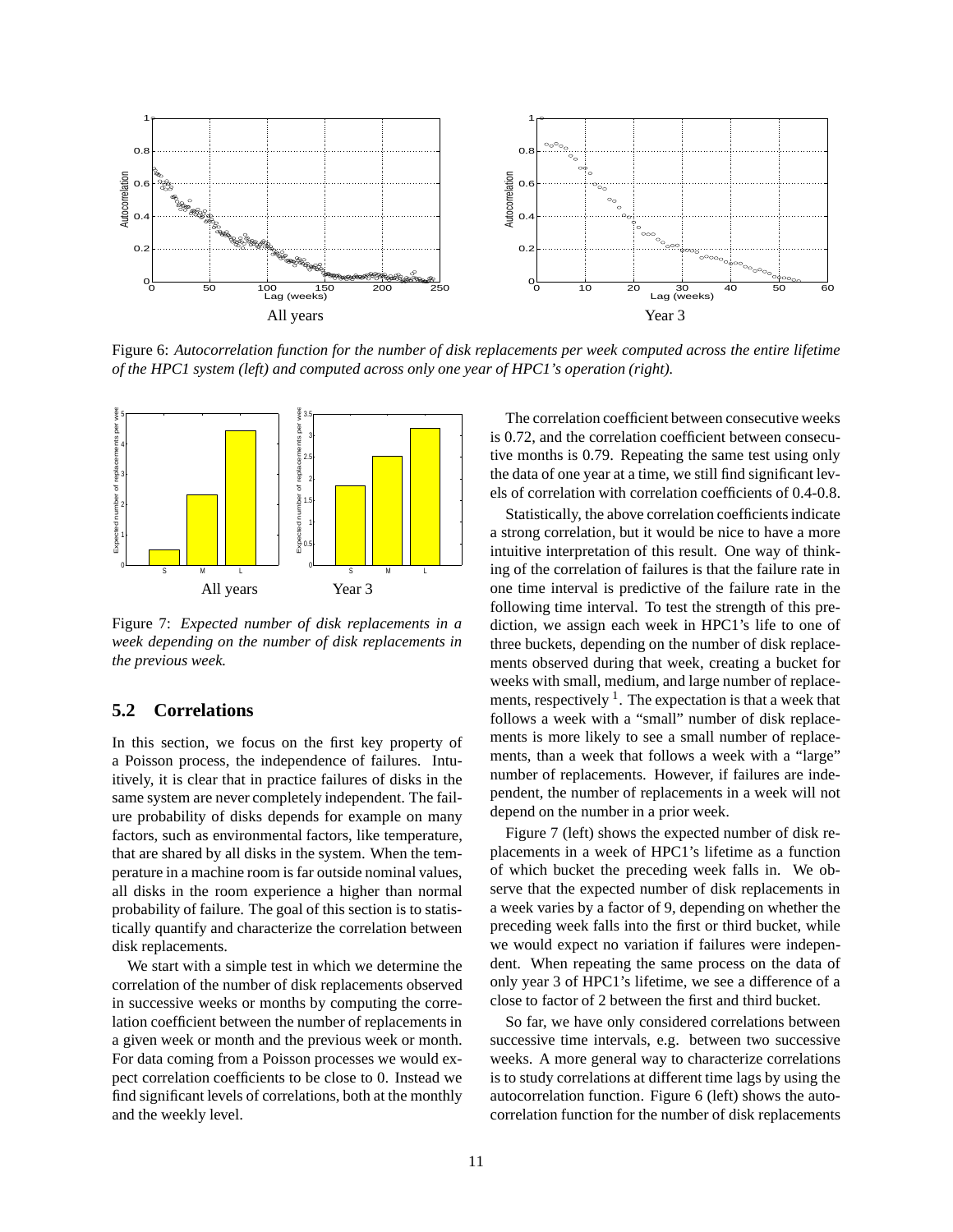

Figure 8: *Distribution of time between disk replacements across all nodes in HPC1.*

per week computed across the HPC1 data set. For a stationary failure process (e.g. data coming from a Poisson process) the autocorrelation would be close to zero at all lags. Instead, we observe strong autocorrelation even for large lags in the range of 100 weeks (nearly 2 years).

We repeated the same autocorrelation test for only parts of HPC1's lifetime and find similar levels of autocorrelation. Figure 6 (right), for example, shows the autocorrelation function computed only on the data of the third year of HPC1's life. Correlation is significant for lags in the range of up to 30 weeks.

Another measure for dependency is long range dependence, as quantified by the Hurst exponent *H*. The Hurst exponent measures how fast the autocorrelation functions drops with increasing lags. A Hurst parameter between 0.5–1 signifies a statistical process with a long memory and a slow drop of the autocorrelation function. Applying several different estimators (see Section 2) to the HPC1 data, we determine a Hurst exponent between 0.6-0.8 at the weekly granularity. These values are comparable to Hurst exponents reported for Ethernet traffic, which is known to exhibit strong long range dependence [16].

**Observation 7:** Disk replacement counts exhibit significant levels of autocorrelation.

**Observation 8:** Disk replacement counts exhibit longrange dependence.

#### **5.3 Distribution of time between failure**

In this section, we focus on the second key property of a Poisson failure process, the exponentially distributed time between failures. Figure 8 shows the empirical cumulative distribution function of time between disk replacements as observed in the HPC1 system and four distributions matched to it.

We find that visually the gamma and Weibull distributions are the best fit to the data, while exponential and lognormal distributions provide a poorer fit. This agrees with results we obtain from the negative log-likelihood, that indicate that the Weibull distribution is the best fit, closely followed by the gamma distribution. Performing a Chi-Square-Test, we can reject the hypothesis that the underlying distribution is exponential or lognormal at a significance level of 0.05. On the other hand the hypothesis that the underlying distribution is a Weibull or a gamma cannot be rejected at a significance level of 0.05.

Figure 8 (right) shows a close up of the empirical CDF and the distributions matched to it, for small timebetween-replacement values (less than 24 hours). The reason that this area is particularly interesting is that a key application of the exponential assumption is in estimating the time until data loss in a RAID system. This time depends on the probability of a second disk failure during reconstruction, a process which typically lasts on the order of a few hours. The graph shows that the exponential distribution greatly underestimates the probability of a second failure during this time period. For example, the probability of seeing two drives in the cluster fail within one hour is four times larger under the real data, compared to the exponential distribution. The probability of seeing two drives in the cluster fail within the same 10 hours is two times larger under the real data, compared to the exponential distribution.

The poor fit of the exponential distribution might be due to the fact that failure rates change over the lifetime of the system, creating variability in the observed times between disk replacements that the exponential distribution cannot capture. We therefore repeated the above analysis considering only segments of HPC1's lifetime. Figure 9 shows as one example the results from analyzing the time between disk replacements in year 3 of HPC1's operation. While visually the exponential distribution now seems a slightly better fit, we can still reject the hypothesis of an underlying exponential distribution at a significance level of 0.05. The same holds for other 1-year and even 6-month segments of HPC1's lifetime. This leads us to believe that even during shorter segments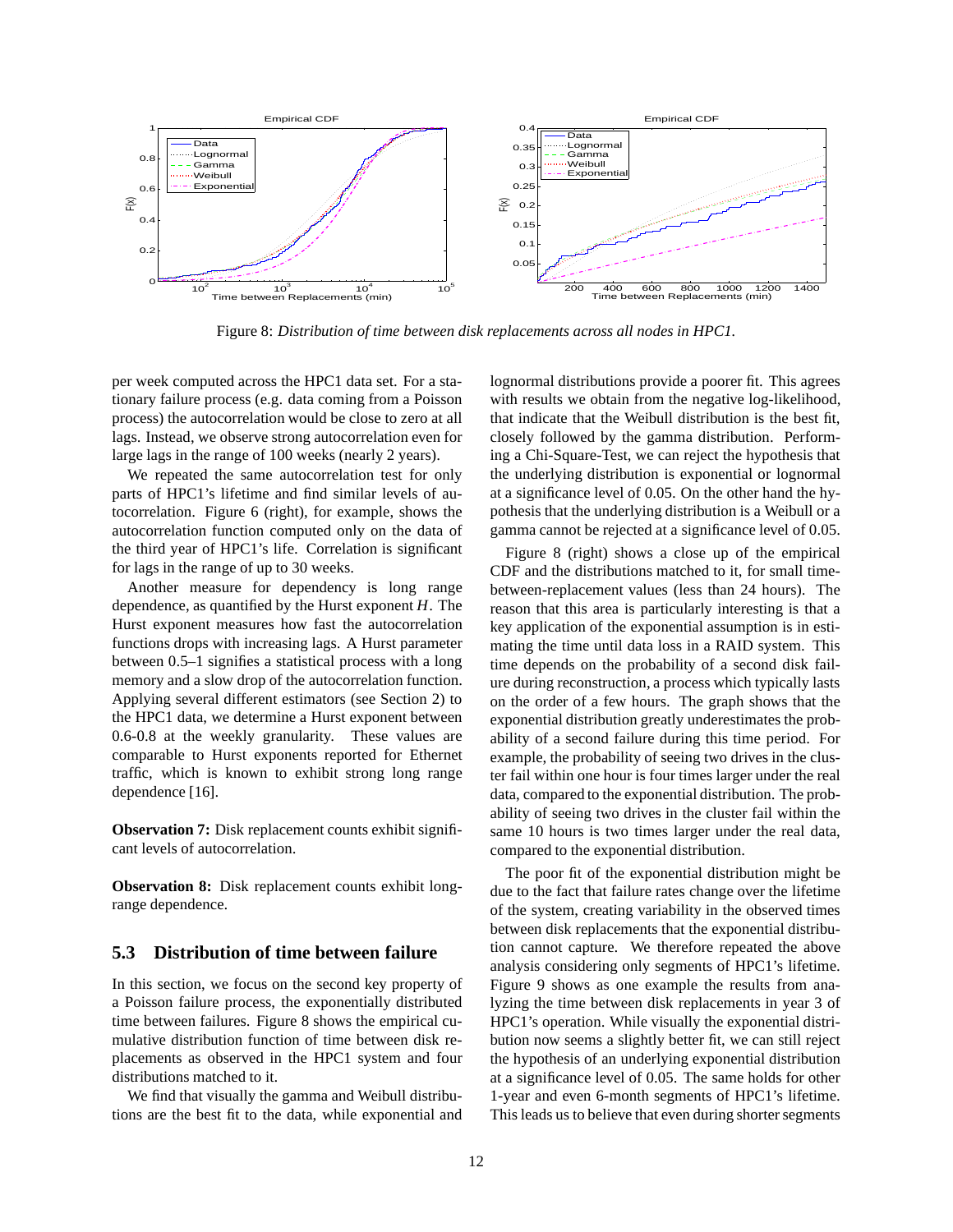

Figure 9: *Distribution of time between disk replacements across all nodes in HPC1 for only year 3 of operation.*

of HPC1's lifetime the time between replacements is not realistically modeled by an exponential distribution.

While it might not come as a surprise that the simple exponential distribution does not provide as good a fit as the more flexible two-parameter distributions, an interesting question is what properties of the empirical time between failure make it different from a theoretical exponential distribution. We identify as a first differentiating feature that the data exhibits higher variability than a theoretical exponential distribution. The data has a *C* 2 of 2.4, which is more than two times higher than the *C* 2 of an exponential distribution, which is 1.

A second differentiating feature is that the time between disk replacements in the data exhibits decreasing hazard rates. Recall from Section 2.4 that the hazard rate function measures how the time since the last failure influences the expected time until the next failure. An increasing hazard rate function predicts that if the time since a failure is long then the next failure is coming soon. And a decreasing hazard rate function predicts the reverse. The table below summarizes the parameters for the Weibull and gamma distribution that provided the best fit to the data.

|                  | Distribution / Parameters |         |             |              |  |  |
|------------------|---------------------------|---------|-------------|--------------|--|--|
| HPC1 Data        |                           | Weibull | Gamma       |              |  |  |
|                  | Shape Scale               |         | Shape Scale |              |  |  |
| Compute nodes    | 0.73                      | 0.037   |             | $0.65$ 176.4 |  |  |
| Filesystem nodes | 0.76                      | 0.013   | 0.64        | 482.6        |  |  |
| All nodes        | 0.71                      | 0.049   | 0.59        | 160.9        |  |  |

Disk replacements in the filesystem nodes, as well as the compute nodes, and across all nodes, are fit best with gamma and Weibull distributions with a shape parameter less than 1, a clear indicator of decreasing hazard rates.

Figure 10 illustrates the decreasing hazard rates of the time between replacements by plotting the expected remaining time until the next disk replacement (Y-axis) as a function of the time since the last disk replacement (Xaxis). We observe that right after a disk was replaced the



Figure 10: *Illustration of decreasing hazard rates*

expected time until the next disk replacement becomes necessary was around 4 days, both for the empirical data and the exponential distribution. In the case of the empirical data, after surviving for ten days without a disk replacement the expected remaining time until the next replacement had grown from initially 4 to 10 days; and after surviving for a total of 20 days without disk replacements the expected time until the next failure had grown to 15 days. In comparison, under an exponential distribution the expected remaining time stays constant (also known as the memoryless property).

Note, that the above result is not in contradiction with the increasing replacement rates we observed in Section 4.2 as a function of drive age, since here we look at the distribution of the time between disk replacements in a cluster, not disk lifetime distributions (i.e. how long did a drive live until it was replaced).

**Observation 9:** The hypothesis that time between disk replacements follows an exponential distribution can be rejected with high confidence.

**Observation 10:** The time between disk replacements has a higher variability than that of an exponential distribution.

**Observation 11:** The distribution of time between disk replacements exhibits decreasing hazard rates, that is, the expected remaining time until the next disk was replaced grows with the time it has been since the last disk replacement.

## **6 Related work**

There is very little work published on analyzing failures in real, large-scale storage systems, probably as a result of the reluctance of the owners of such systems to release failure data.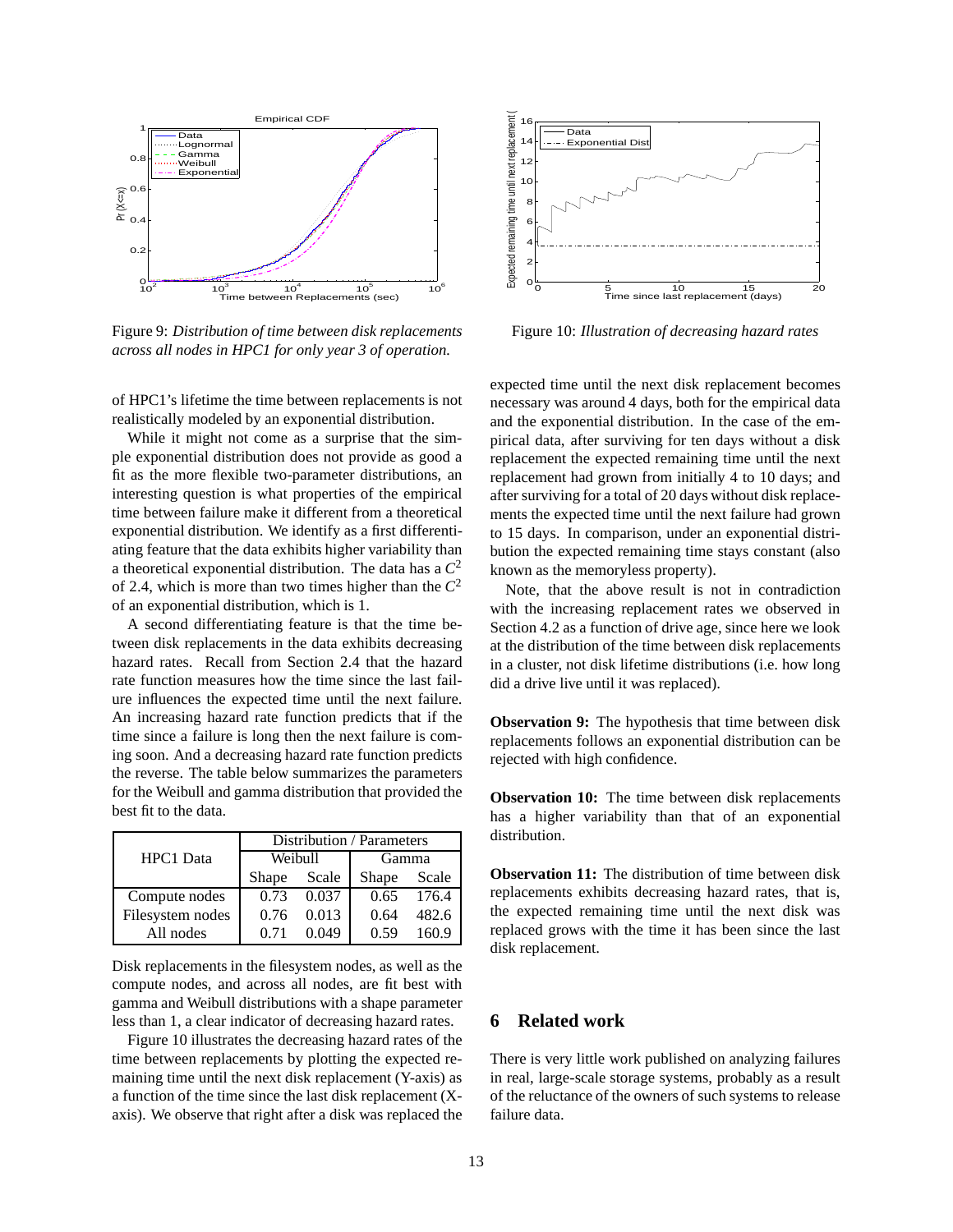Among the few existing studies is the work by Talagala et al. [29], which provides a study of error logs in a research prototype storage system used for a web server and includes a comparison of failure rates of different hardware components. They identify SCSI disk enclosures as the least reliable components and SCSI disks as one of the most reliable component, which differs from our results.

In a recently initiated effort, Schwarz et al. [28] have started to gather failure data at the Internet Archive, which they plan to use to study disk failure rates and bit rot rates and how they are affected by different environmental parameters. In their preliminary results, they report ARR values of 2–6% and note that the Internet Archive does not seem to see significant infant mortality. Both observations are in agreement with our findings.

Gray [31] reports the frequency of uncorrectable read errors in disks and finds that their numbers are smaller than vendor data sheets suggest. Gray also provides ARR estimates for SCSI and ATA disks, in the range of 3–6%, which is in the range of ARRs that we observe for SCSI drives in our data sets.

Pinheiro et al. analyze disk replacement data from a large population of serial and parallel ATA drives [23]. They report ARR values ranging from 1.7% to 8.6%, which agrees with our results. The focus of their study is on the correlation between various system parameters and drive failures. They find that while temperature and utilization exhibit much less correlation with failures than expected, the value of several SMART counters correlate highly with failures. For example, they report that after a scrub error drives are 39 times more likely to fail within 60 days than drives without scrub errors and that 44% of all failed drives had increased SMART counts in at least one of four specific counters.

Many have criticized the accuracy of MTTF based failure rate predictions and have pointed out the need for more realistic models. A particular concern is the fact that a single MTTF value cannot capture life cycle patterns [4, 5, 33]. Our analysis of life cycle patterns shows that this concern is justified, since we find failure rates to vary quite significantly over even the first two to three years of the life cycle. However, the most common life cycle concern in published research is underrepresenting infant mortality. Our analysis does not support this. Instead we observe significant underrepresentation of the early onset of wear-out.

Early work on RAID systems [8] provided some statistical analysis of time between disk failures for disks used in the 1980s, but didn't find sufficient evidence to reject the hypothesis of exponential times between failure with high confidence. However, time between failure has been analyzed for other, non-storage data in several studies [11, 17, 26, 27, 30, 32]. Four of the studies use distribution fitting and find the Weibull distribution to be a good fit [11, 17, 27, 32], which agrees with our results. All studies looked at the hazard rate function, but come to different conclusions. Four of them [11, 17, 27, 32] find decreasing hazard rates (Weibull shape parameter  $< 0.5$ ). Others find that hazard rates are flat [30], or increasing [26]. We find decreasing hazard rates with Weibull shape parameter of 0.7-0.8.

Large-scale failure studies are scarce, even when considering IT systems in general and not just storage systems. Most existing studies are limited to only a few months of data, covering typically only a few hundred failures [13, 20, 21, 26, 30, 32]. Many of the most commonly cited studies on failure analysis stem from the late 80's and early 90's, when computer systems where significantly different from today [9, 10, 12, 17, 18, 19, 30].

#### **7 Conclusion**

Many have pointed out the need for a better understanding of what disk failures look like in the field. Yet hardly any published work exists that provides a large-scale study of disk failures in production systems. As a first step towards closing this gap, we have analyzed disk replacement data from a number of large production systems, spanning more than 100,000 drives from at least four different vendors, including drives with SCSI, FC and SATA interfaces. Below is a summary of a few of our results.

- Large-scale installation field usage appears to differ widely from nominal datasheet MTTF conditions. The field replacement rates of systems were significantly larger than we expected based on datasheet MTTFs.
- For drives less than five years old, field replacement rates were larger than what the datasheet MTTF suggested by a factor of 2–10. For five to eight year old drives, field replacement rates were a factor of 30 higher than what the datasheet MTTF suggested.
- Changes in disk replacement rates during the first five years of the lifecycle were more dramatic than often assumed. While replacement rates are often expected to be in steady state in year 2-5 of operation (bottom of the "bathtub curve"), we observed a continuous increase in replacement rates, starting as early as in the second year of operation.
- In our data sets, the replacement rates of SATA disks are not worse than the replacement rates of SCSI or FC disks. This may indicate that diskindependent factors, such as operating conditions, usage and environmental factors, affect replacement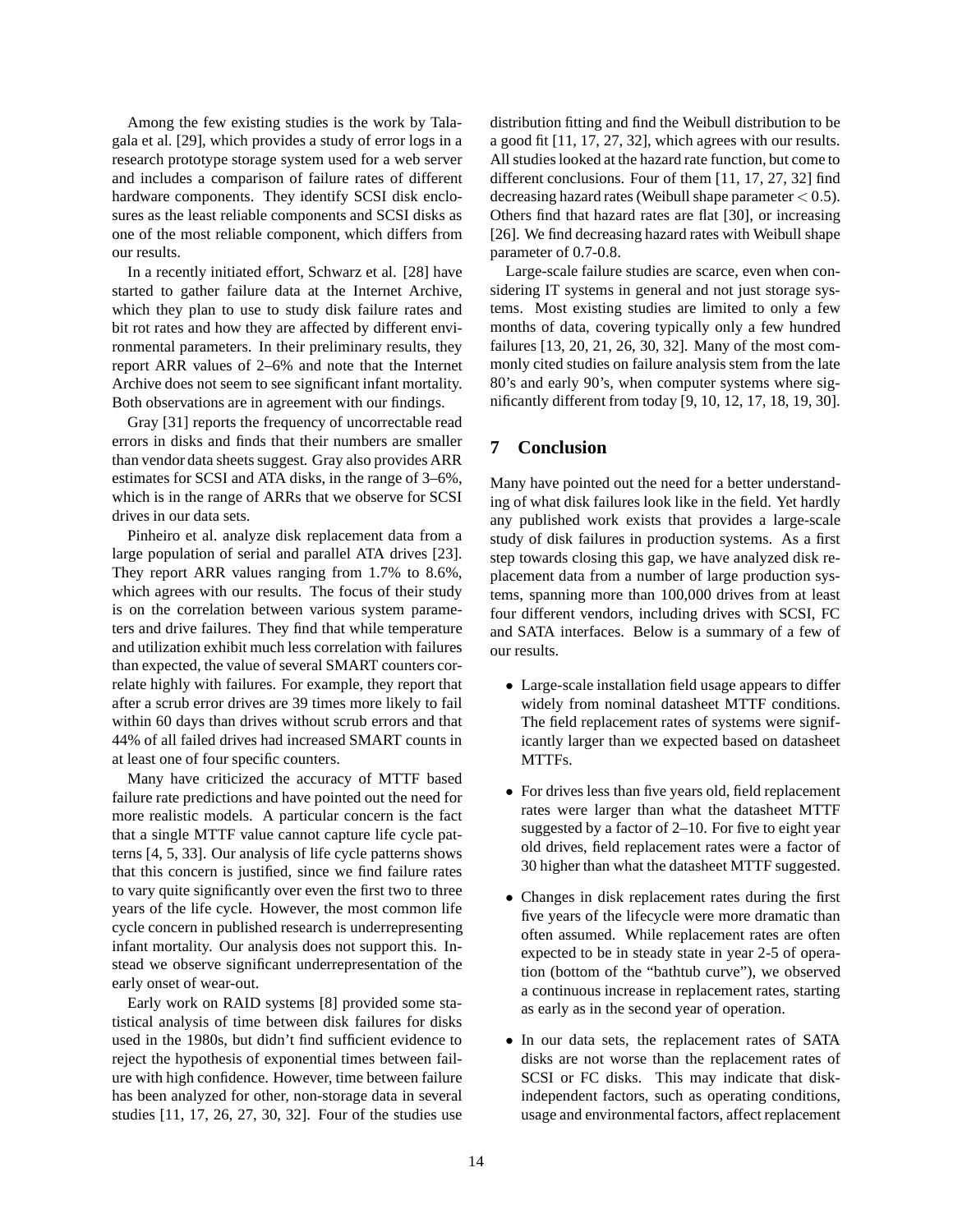rates more than component specific factors. However, the only evidence we have of a bad batch of disks was found in a collection of SATA disks experiencing high media error rates. We have too little data on bad batches to estimate the relative frequency of bad batches by type of disk, although there is plenty of anecdotal evidence that bad batches are not unique to SATA disks.

- The common concern that MTTFs underrepresent infant mortality has led to the proposal of new standards that incorporate infant mortality [33]. Our findings suggest that the underrepresentation of the early onset of wear-out is a much more serious factor than underrepresentation of infant mortality and recommend to include this in new standards.
- While many have suspected that the commonly made assumption of exponentially distributed time between failures/replacements is not realistic, previous studies have not found enough evidence to prove this assumption wrong with significant statistical confidence [8]. Based on our data analysis, we are able to reject the hypothesis of exponentially distributed time between disk replacements with high confidence. We suggest that researchers and designers use field replacement data, when possible, or two parameter distributions, such as the Weibull distribution.
- We identify as the key features that distinguish the empirical distribution of time between disk replacements from the exponential distribution, higher levels of variability and decreasing hazard rates. We find that the empirical distributions are fit well by a Weibull distribution with a shape parameter between 0.7 and 0.8.
- We also present strong evidence for the existence of correlations between disk replacement interarrivals. In particular, the empirical data exhibits significant levels of autocorrelation and long-range dependence.

#### **8 Acknowledgments**

We would like to thank Jamez Nunez and Gary Grider from the High Performance Computing Division at Los Alamos National Lab and Katie Vargo, J. Ray Scott and Robin Flaus from the Pittsburgh Supercomputing Center for collecting and providing us with data and helping us to interpret the data. We also thank the other people and organizations, who have provided us with data, but would like to remain unnamed. For discussions relating to the use of high end systems, we would like to thank Mark Seager and Dave Fox of the Lawrence Livermore National Lab. Thanks go also to the anonymous reviewers and our shepherd, Mary Baker, for the many useful comments that helped improve the paper.

We thank the members and companies of the PDL Consortium (including APC, Cisco, EMC, Hewlett-Packard, Hitachi, IBM, Intel, Network Appliance, Oracle, Panasas, Seagate, and Symantec) for their interest and support.

This material is based upon work supported by the Department of Energy under Award Number DE-FC02-  $06ER25767<sup>2</sup>$  and on research sponsored in part by the Army Research Office, under agreement number DAAD19–02–1–0389.

#### **Notes**

<sup>1</sup>More precisely, we choose the cutoffs between the buckets such that each bucket contains the same number of samples (i.e. weeks) by using the 33th percentile and the 66th percentile of the empirical distribution as cutoffs between the buckets.

<sup>2</sup> This report was prepared as an account of work sponsored by an agency of the United States Government. Neither the United States Government nor any agency thereof, nor any of their employees, makes any warranty, express or implied, or assumes any legal liability or responsibility for the accuracy, completeness, or usefulness of any information, apparatus, product, or process disclosed, or represents that its use would not infringe privately owned rights. Reference herein to any specific commercial product, process, or service by trade name, trademark, manufacturer, or otherwise does not necessarily constitute or imply its endorsement, recommendation, or favoring by the United States Government or any agency thereof. The views and opinions of authors expressed herein do not necessarily state or reflect those of the United States Government or any agency thereof.

#### **References**

- [1] Personal communication with Dan Dummer, Andrei Khurshudov, Erik Riedel, Ron Watts of Seagate, 2006.
- [2] G. Cole. Estimating drive reliability in desktop computers and consumer electronics systems. TP-338.1. Seagate. 2000.
- [3] P. F. Corbett, R. English, A. Goel, T. Grcanac, S. Kleiman, J. Leong, and S. Sankar. Row-diagonal parity for double disk failure correction. In *Proc. of the FAST '04 Conference on File and Storage Technologies*, 2004.
- [4] J. G. Elerath. AFR: problems of definition, calculation and measurement in a commercial environment. In *Proc. of the Annual Reliability and Maintainability Symposium*, 2000.
- [5] J. G. Elerath. Specifying reliability in the disk drive industry: No more MTBFs. In *Proc. of the Annual Reliability and Maintainability Symposium*, 2000.